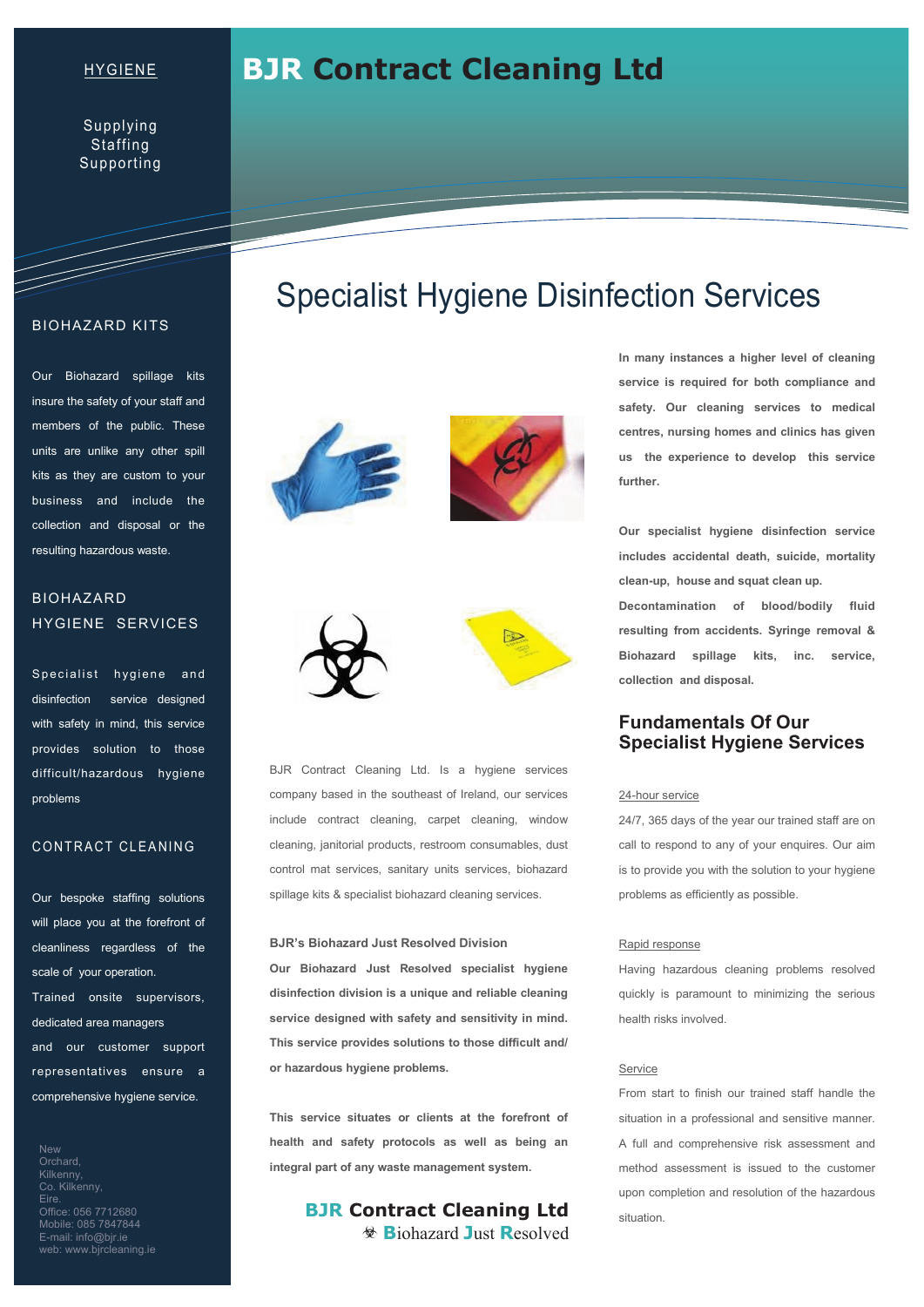## **JANITORIAL PRODUCTS**

With or network of suppliers both locally and nationally rest assured we have the cleaning chemicals, equipment you need.

#### RESTROOM SUPPLIES

and the contract of the contract of the contract of the contract of the contract of the contract of the contract of the contract of the contract of the contract of the contract of the contract of the contract of the contra

Air sanitization and fragrance units, hand soap & dispensers, Hand sanitizers, hand towels, toilet tissue, ect.

#### DUST MATS

Customer logo welcome mats and/or plain dust mats rental and service

## SANITARY UNITS Rental and service

FIRST AID SUPPLIES HSE standard First Aid kits

## WINDOW AND GLASS **SERVICES**

BJR window services incorporate the latest in reach & wash systems and traditional by-hand methodologies.

Glass cleanliness is imperative to bright inviting office spaces and wonderful building appearance.

#### CARPET CLEANING

Carpet cleaning and sanitization by BJR Contact Cleaning incorporated the latest technologies in equipment and cleaning chemicals. For a number of years now our clients have relished these services from **BJR** 

# Biohazard hygiene Service From BJR

## Body Fluid Clean-Up services

Blood and other bodily fluids are not only difficult to clean

up, they can also be extremely dangerous. Fluids of the body can carry many disease causing agents such as the HIV virus, Hepatitis, Blood-borne Parasites, and Coliform Bacteria to note but a few. The correct cleaning of such fluids minimizes the risk to those persons who may come in contact.

In many cases when squatters or tenants are removed from properties there leave large

## Squatters & Eviction Clean-Up

amounts of waste behind, some of this waste may be hazardous in nature and often contains drug paraphernalia, body fluids, and other dangerous or infectious agents. BJR Contract Cleaning Specialist Hygiene Division is equipped to handle such instances, removing potential hazards such as HIV and Hepatitis from your property.

















## Accidental Death, Suicide & Mortality Clean-Up

Apart from being extremely traumatic for those involved, death and suicide scenes can contain hazardous fluids, airborne bacteria and produce overwhelming malodors. The safe, correct, and expedient cleaning of such scenes is imperative for environmental safety as well as respect for the deceased and their relations. Our trauma scene operatives have the experience, knowledge and equipment to remove infectious agents and offer a sensitive and discreet approach to the service.

## Needle, Syringe & Sharps Removal

Safe removal of sharps, needles and syringes is imperative to the minimization of the health risks associated with "needle stick" injuries. Our removal services operate on a 24-hour basis.

## **BJR Contract Cleaning Ltd B**iohazard **J**ust **R**esolved

**New** Orchard, Kilkenny, Co. Kilkenny, Eire. Office: 056 7712680 Mobile: 085 7847844 E-mail: info@bjr.ie web: www.bjrcleaning.ie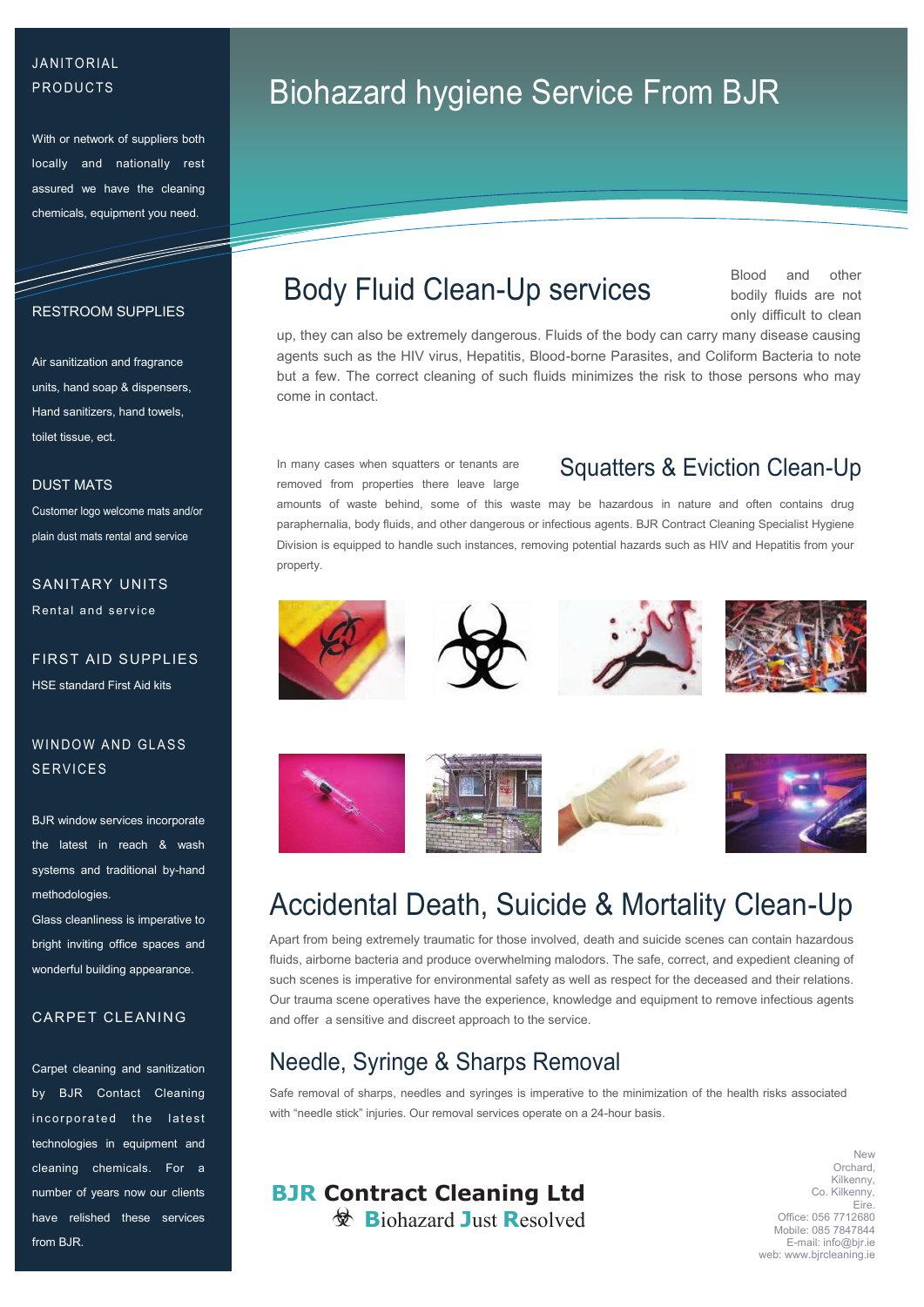### HYGIENE

Supplying **Staffing** Supporting

#### BIOHAZARD KITS

and the second contract of the second second contract of the second second second second second second second second second second second second second second second second second second second second second second second

Our Biohazard spillage kits insure the safety of your staff and members of the public. These units are unlike any other spill kits as they are custom to your business and include the collection and disposal or the resulting hazardous waste.

## BIOHAZARD HYGIENE SERVICES

Specialist hygiene and disinfection service designed with safety in mind, this service provides solution to those difficult/hazardous hygiene problems

### CONTRACT CLEANING

Our bespoke staffing solutions will place you at the forefront of cleanliness regardless of the scale of your operation. Trained onsite supervisors,

dedicated area managers and our customer support representatives ensure a comprehensive hygiene service.

New **Orchard Kilkenny** Co. Kilkenny, Eire. Office: 056 7712680 Mobile: 085 7847844 E-mail: info@bjr.ie web: www.bjrcleaning.ie

## Biohazard Kits, Service Collection & Disposal



**BJR Contract Cleaning Ltd** 

BJR Biohazard Kits are available for all business models regardless of size. This product is designed to protect staff, customers and visitors by providing you with the equipment and knowledge to handle accidental blood/bodily fluid spillages in the correct manor. These Kits are a key aspect of a good health and safety management system and an integral part of best practice waste management systems.

## **Key Attributes**

BJR Biohazard Kits are unique in that our price includes collection and incineration of the contaminated kit items following the clean up disinfection process, as well as initial consultation, demonstration and installation. Unlike other biohazard spillages kits on the market our kits are designed to a clinical facility level ensuring a maximum degree of protection for the user.









## Service Fundamentals

Our 24-hour help desk is open to service pack customers. We will guide you through the correct procedure for decontamination over the phone 24-7, should you find yourself unable to handle the situation, or feel you would be best served by having a professional advise you.

Like our other services our biohazard kits are the complete package from installation to collection. BJR Biohazard Kits enable you to handle bodily fluid spillages in a safe, effective, and rapid manner while, adhering to health and safety legalisation, and correct waste management protocols.



BJR Biohazard Kits minimizes the risk to your staff, customers, patrons, visitors and indeed yourself as a responsible employer.